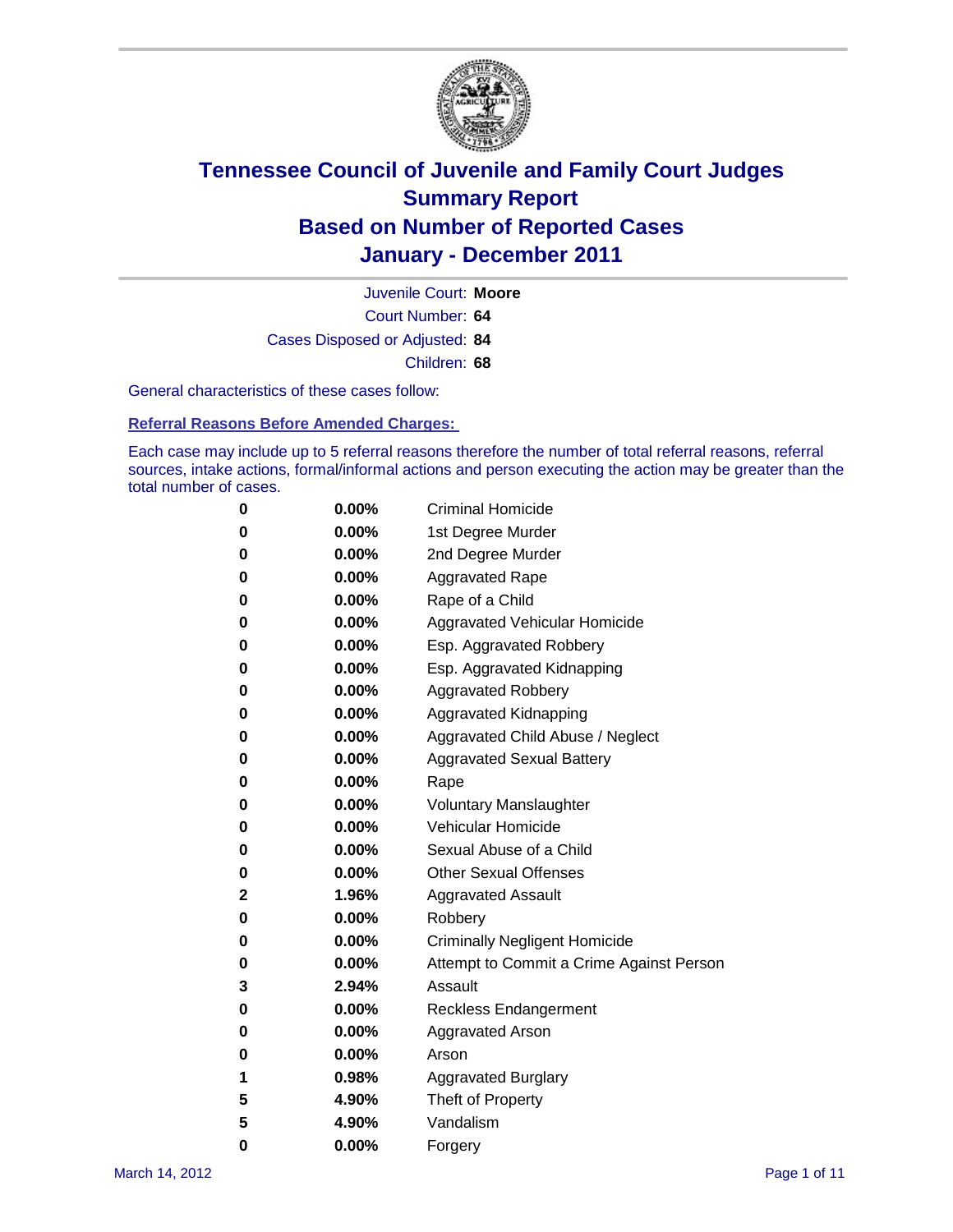

Court Number: **64** Juvenile Court: **Moore** Cases Disposed or Adjusted: **84**

Children: **68**

### **Referral Reasons Before Amended Charges:**

Each case may include up to 5 referral reasons therefore the number of total referral reasons, referral sources, intake actions, formal/informal actions and person executing the action may be greater than the total number of cases.

| 0  | 0.00%    | <b>Worthless Checks</b>                                     |
|----|----------|-------------------------------------------------------------|
| 0  | 0.00%    | Illegal Possession / Fraudulent Use of Credit / Debit Cards |
| 2  | 1.96%    | <b>Burglary</b>                                             |
| 0  | 0.00%    | Unauthorized Use of a Vehicle                               |
| 0  | 0.00%    | <b>Cruelty to Animals</b>                                   |
| 0  | 0.00%    | Sale of Controlled Substances                               |
| 3  | 2.94%    | <b>Other Drug Offenses</b>                                  |
| 6  | 5.88%    | <b>Possession of Controlled Substances</b>                  |
| 1  | 0.98%    | <b>Criminal Attempt</b>                                     |
| 0  | 0.00%    | Carrying Weapons on School Property                         |
| 3  | 2.94%    | Unlawful Carrying / Possession of a Weapon                  |
| 0  | 0.00%    | <b>Evading Arrest</b>                                       |
| 0  | 0.00%    | Escape                                                      |
| 3  | 2.94%    | Driving Under Influence (DUI)                               |
| 13 | 12.75%   | Possession / Consumption of Alcohol                         |
| 0  | 0.00%    | Resisting Stop, Frisk, Halt, Arrest or Search               |
| 0  | 0.00%    | <b>Aggravated Criminal Trespass</b>                         |
| 0  | 0.00%    | Harassment                                                  |
| 0  | 0.00%    | Failure to Appear                                           |
| 0  | 0.00%    | Filing a False Police Report                                |
| 0  | 0.00%    | Criminal Impersonation                                      |
| 0  | 0.00%    | <b>Disorderly Conduct</b>                                   |
| 0  | 0.00%    | <b>Criminal Trespass</b>                                    |
| 0  | 0.00%    | <b>Public Intoxication</b>                                  |
| 0  | 0.00%    | Gambling                                                    |
| 4  | 3.92%    | <b>Traffic</b>                                              |
| 0  | 0.00%    | <b>Local Ordinances</b>                                     |
| 0  | 0.00%    | Violation of Wildlife Regulations                           |
| 0  | $0.00\%$ | Contempt of Court                                           |
| 0  | 0.00%    | Violation of Probation                                      |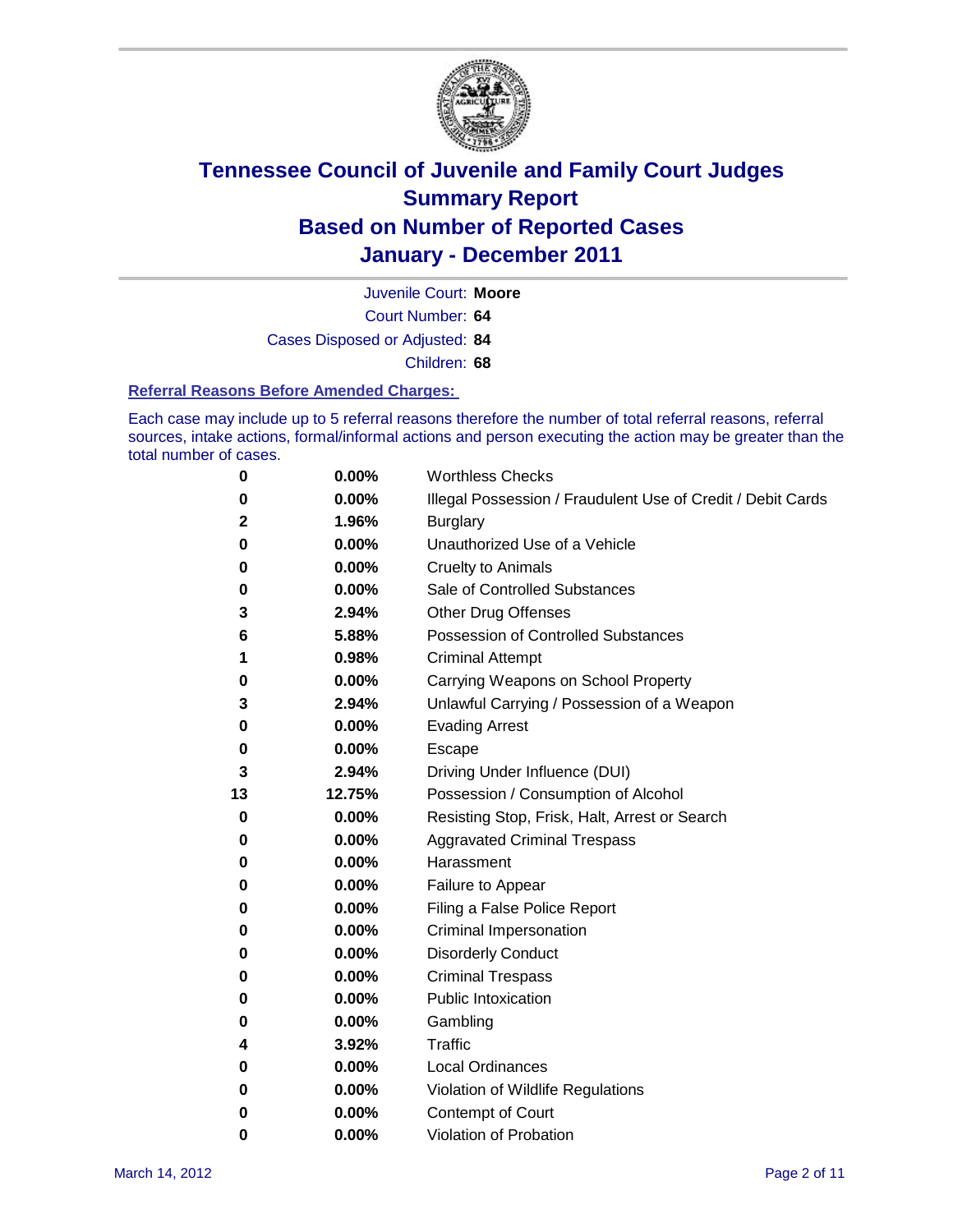

Court Number: **64** Juvenile Court: **Moore** Cases Disposed or Adjusted: **84** Children: **68**

#### **Referral Reasons Before Amended Charges:**

Each case may include up to 5 referral reasons therefore the number of total referral reasons, referral sources, intake actions, formal/informal actions and person executing the action may be greater than the total number of cases.

| 102 | 100.00%                     | <b>Total Referrals</b>                                                   |
|-----|-----------------------------|--------------------------------------------------------------------------|
|     | 0.98%<br>1                  | Other                                                                    |
|     | 0.00%<br>0                  | <b>Consent to Marry</b>                                                  |
|     | 0.00%<br>0                  | <b>Request for Medical Treatment</b>                                     |
|     | 0.00%<br>0                  | <b>Child Support</b>                                                     |
|     | 0.00%<br>0                  | Paternity / Legitimation                                                 |
|     | 0.00%<br>0                  | Visitation                                                               |
|     | 13<br>12.75%                | Custody                                                                  |
|     | $0.00\%$<br>0               | <b>Foster Care Review</b>                                                |
|     | $0.00\%$<br>$\bf{0}$        | <b>Administrative Review</b>                                             |
|     | 0.00%<br>0                  | <b>Judicial Review</b>                                                   |
|     | 0.00%<br>0                  | Violation of Informal Adjustment                                         |
|     | $0.00\%$<br>0               | Termination of Parental Rights<br><b>Violation of Pretrial Diversion</b> |
|     | 3.92%<br>4<br>$0.00\%$<br>0 | Dependency / Neglect                                                     |
|     | 0.00%<br>0                  | <b>Physically Abused Child</b>                                           |
|     | $0.00\%$<br>0               | Sexually Abused Child                                                    |
|     | 6.86%<br>7                  | <b>Violation of Curfew</b>                                               |
|     | 0.00%<br>0                  | Violation of a Valid Court Order                                         |
|     | 7.84%<br>8                  | Possession of Tobacco Products                                           |
|     | $0.00\%$<br>0               | Out-of-State Runaway                                                     |
|     | 0.00%<br>0                  | In-State Runaway                                                         |
|     | 5.88%<br>6                  | Truancy                                                                  |
| 11  | 10.78%                      | <b>Unruly Behavior</b>                                                   |
|     | 1<br>0.98%                  | Violation of Aftercare                                                   |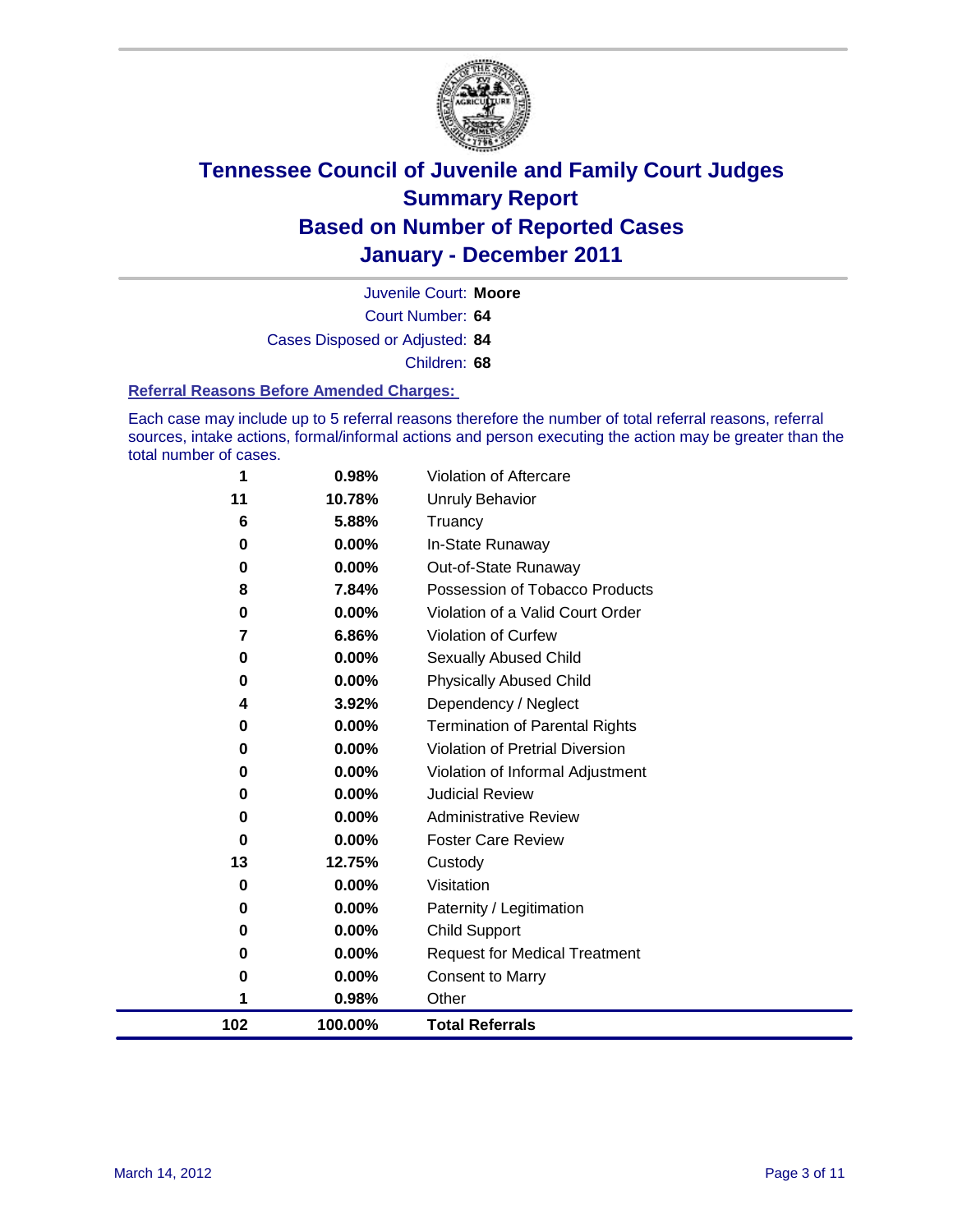

| Juvenile Court: Moore      |                                |                                   |  |  |  |
|----------------------------|--------------------------------|-----------------------------------|--|--|--|
| Court Number: 64           |                                |                                   |  |  |  |
|                            | Cases Disposed or Adjusted: 84 |                                   |  |  |  |
|                            |                                | Children: 68                      |  |  |  |
| <b>Referral Sources: 1</b> |                                |                                   |  |  |  |
| 80                         | 78.43%                         | Law Enforcement                   |  |  |  |
| $\mathbf{2}$               | 1.96%                          | Parents                           |  |  |  |
| 5                          | 4.90%                          | Relatives                         |  |  |  |
| 0                          | 0.00%                          | Self                              |  |  |  |
| 4                          | 3.92%                          | School                            |  |  |  |
| 0                          | $0.00\%$                       | <b>CSA</b>                        |  |  |  |
| 9                          | 8.82%                          | <b>DCS</b>                        |  |  |  |
| 0                          | $0.00\%$                       | <b>Other State Department</b>     |  |  |  |
| 0                          | 0.00%                          | <b>District Attorney's Office</b> |  |  |  |
| 0                          | $0.00\%$                       | <b>Court Staff</b>                |  |  |  |
| 0                          | $0.00\%$                       | Social Agency                     |  |  |  |
| 1                          | 0.98%                          | <b>Other Court</b>                |  |  |  |
| 0                          | $0.00\%$                       | Victim                            |  |  |  |
| 1                          | 0.98%                          | Child & Parent                    |  |  |  |
| 0                          | $0.00\%$                       | Hospital                          |  |  |  |

 **0.00%** Unknown **0.00%** Other **100.00% Total Referral Sources**

### **Age of Child at Referral: 2**

| 68 | 100.00%  | <b>Total Child Count</b> |  |
|----|----------|--------------------------|--|
| 0  | $0.00\%$ | Unknown                  |  |
| 0  | $0.00\%$ | Ages 19 and Over         |  |
| 14 | 20.59%   | Ages 17 through 18       |  |
| 27 | 39.71%   | Ages 15 through 16       |  |
| 15 | 22.06%   | Ages 13 through 14       |  |
| 4  | 5.88%    | Ages 11 through 12       |  |
| 8  | 11.76%   | Ages 10 and Under        |  |
|    |          |                          |  |

<sup>1</sup> If different than number of Referral Reasons (102), verify accuracy of your court's data.

<sup>2</sup> One child could be counted in multiple categories, verify accuracy of your court's data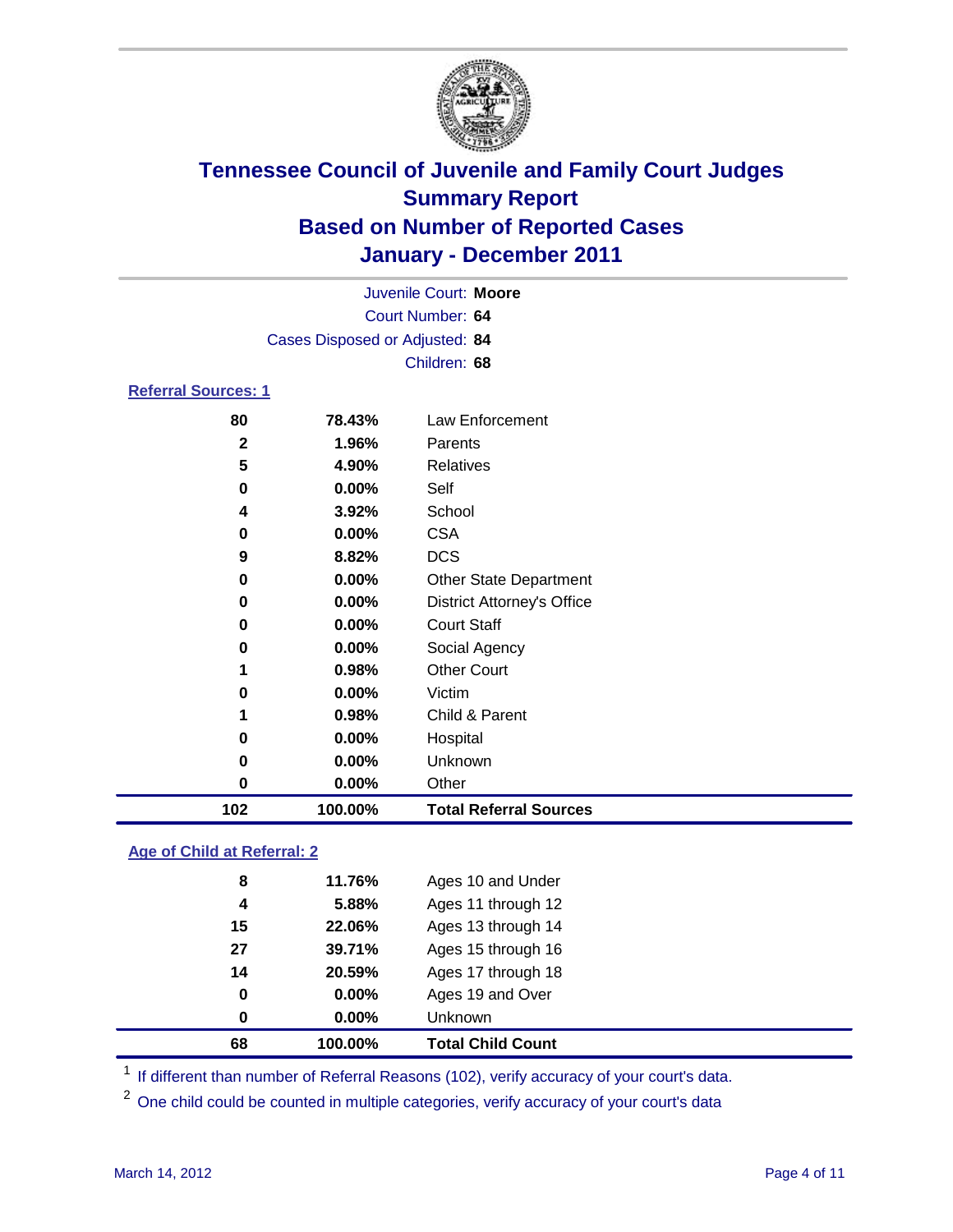

| Juvenile Court: Moore                   |                                |                          |  |  |  |
|-----------------------------------------|--------------------------------|--------------------------|--|--|--|
|                                         | Court Number: 64               |                          |  |  |  |
|                                         | Cases Disposed or Adjusted: 84 |                          |  |  |  |
|                                         |                                | Children: 68             |  |  |  |
| Sex of Child: 1                         |                                |                          |  |  |  |
| 48                                      | 70.59%                         | Male                     |  |  |  |
| 20                                      | 29.41%                         | Female                   |  |  |  |
| $\mathbf 0$                             | 0.00%                          | Unknown                  |  |  |  |
| 68                                      | 100.00%                        | <b>Total Child Count</b> |  |  |  |
| Race of Child: 1                        |                                |                          |  |  |  |
| 65                                      | 95.59%                         | White                    |  |  |  |
| $\pmb{0}$                               | 0.00%                          | African American         |  |  |  |
| $\mathbf 0$                             | 0.00%                          | Native American          |  |  |  |
| 0                                       | 0.00%                          | Asian                    |  |  |  |
| 3                                       | 4.41%                          | Mixed                    |  |  |  |
| $\mathbf 0$                             | 0.00%                          | Unknown                  |  |  |  |
| 68                                      | 100.00%                        | <b>Total Child Count</b> |  |  |  |
| <b>Hispanic Origin: 1</b>               |                                |                          |  |  |  |
| $\mathbf 0$                             | 0.00%                          | Yes                      |  |  |  |
| 62                                      | 91.18%                         | No                       |  |  |  |
| $6\phantom{1}$                          | 8.82%                          | Unknown                  |  |  |  |
| 68                                      | 100.00%                        | <b>Total Child Count</b> |  |  |  |
| <b>School Enrollment of Children: 1</b> |                                |                          |  |  |  |
| 52                                      | 76.47%                         | Yes                      |  |  |  |
| $6\phantom{1}6$                         | 8.82%                          | No                       |  |  |  |
| 10                                      | 14.71%                         | Unknown                  |  |  |  |
| 68                                      | 100.00%                        | <b>Total Child Count</b> |  |  |  |

One child could be counted in multiple categories, verify accuracy of your court's data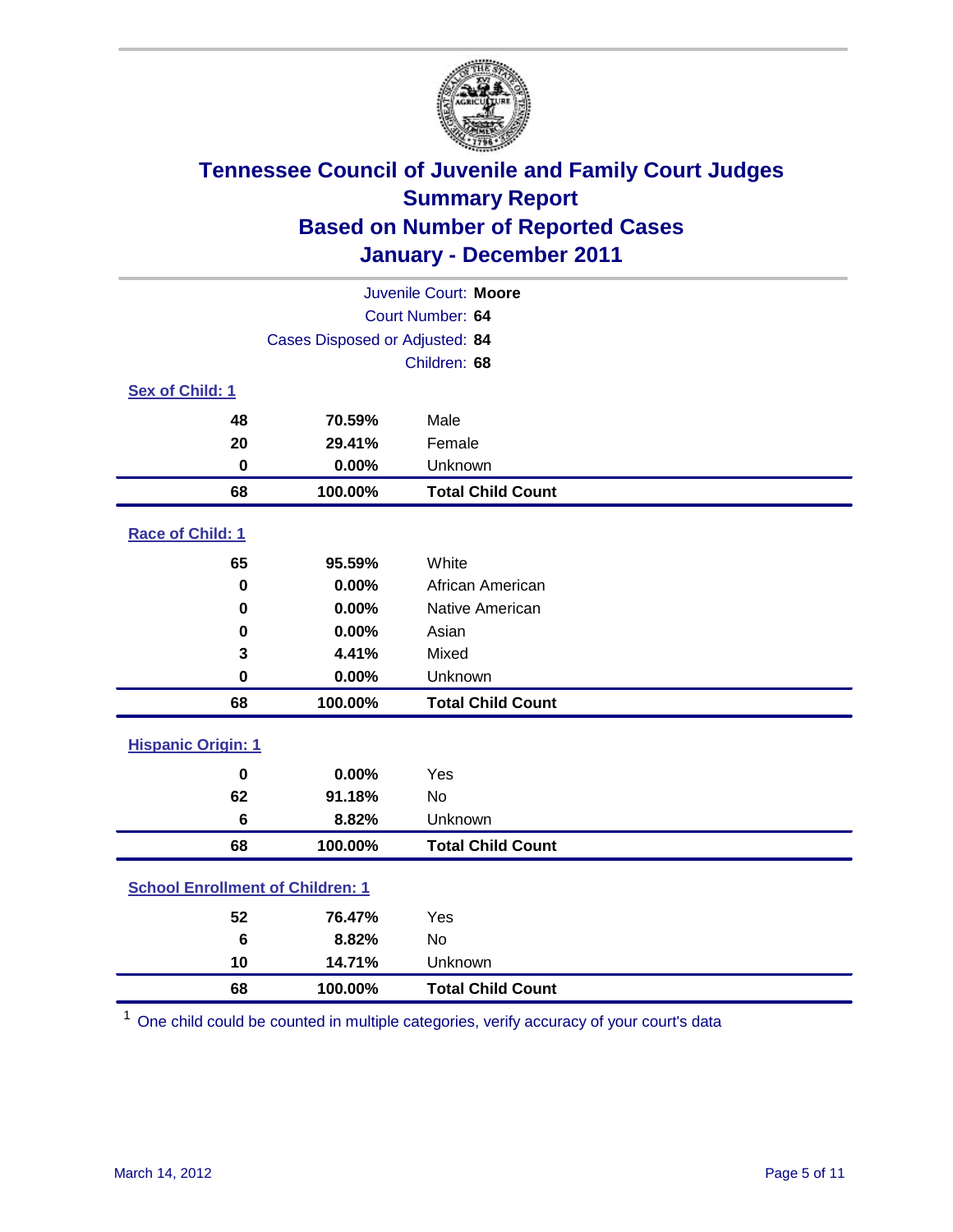

Court Number: **64** Juvenile Court: **Moore** Cases Disposed or Adjusted: **84** Children: **68 Living Arrangement of Child at Time of Referral: 1 23.53%** With Both Biological Parents **7.35%** With Father and Stepmother **8.82%** With Mother and Stepfather **26.47%** With Mother

| 68 |    | 100.00%  | <b>Total Child Count</b> |
|----|----|----------|--------------------------|
|    | 1  | 1.47%    | Other                    |
|    | 1  | 1.47%    | Unknown                  |
|    | 0  | $0.00\%$ | Independent              |
|    | 0  | $0.00\%$ | In an Institution        |
|    | 0  | $0.00\%$ | In a Residential Center  |
|    | 0  | $0.00\%$ | In a Group Home          |
|    | 0  | $0.00\%$ | With Foster Family       |
|    | 1  | 1.47%    | With Adoptive Parents    |
|    | 15 | 22.06%   | <b>With Relatives</b>    |
|    | 5  | 7.35%    | With Father              |
|    |    |          |                          |

### **Type of Detention: 2**

| 84 | 100.00%  | <b>Total Detention Count</b> |
|----|----------|------------------------------|
| 0  | 0.00%    | Other                        |
| 80 | 95.24%   | Does Not Apply               |
| 0  | $0.00\%$ | Unknown                      |
| 0  | 0.00%    | Psychiatric Hospital         |
| 0  | $0.00\%$ | Jail - No Separation         |
| 0  | $0.00\%$ | Jail - Partial Separation    |
| 0  | $0.00\%$ | Jail - Complete Separation   |
| 4  | 4.76%    | Juvenile Detention Facility  |
| 0  | $0.00\%$ | Non-Secure Placement         |
|    |          |                              |

<sup>1</sup> One child could be counted in multiple categories, verify accuracy of your court's data

<sup>2</sup> If different than number of Cases (84) verify accuracy of your court's data.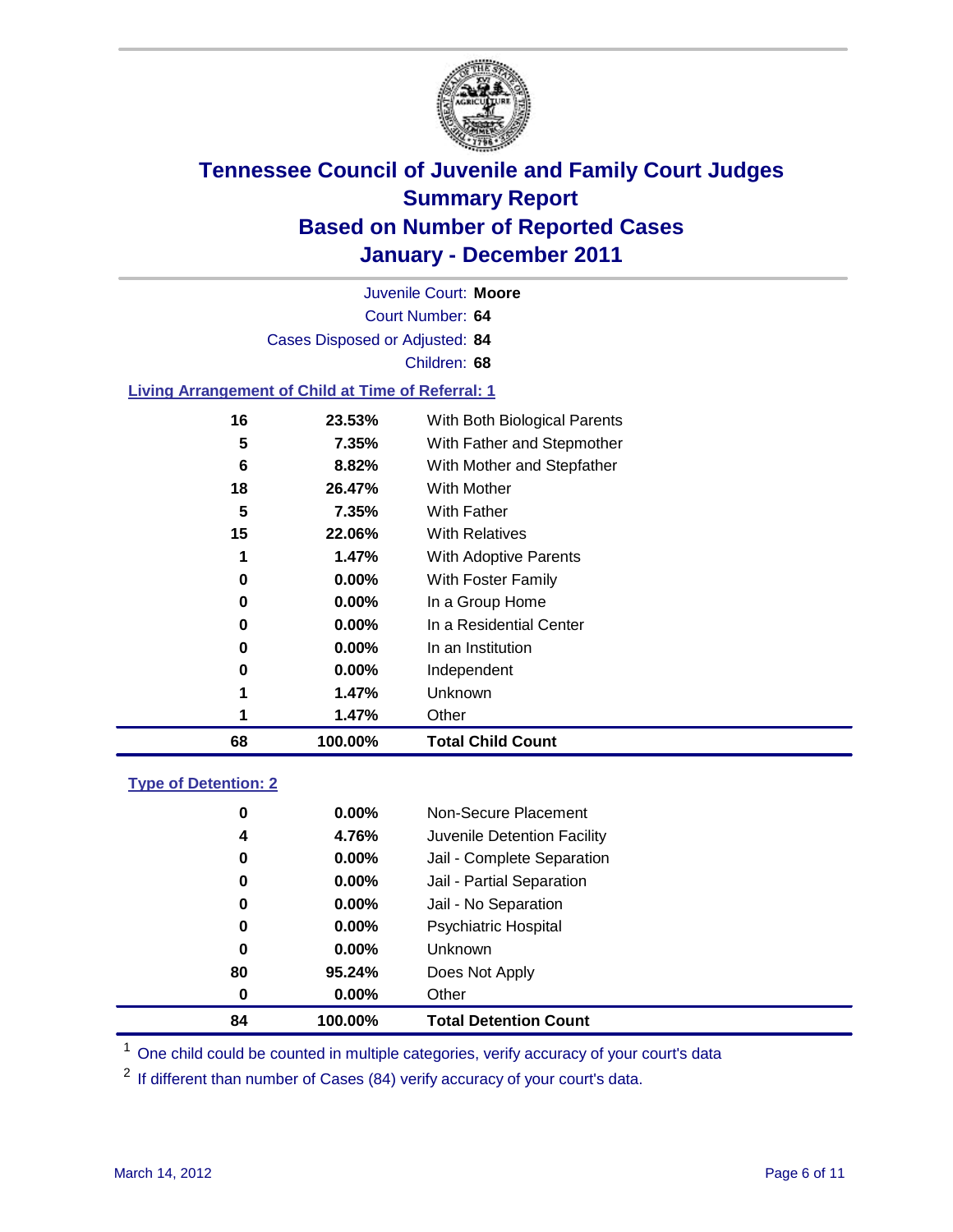

|                                                    | Juvenile Court: Moore          |                                      |  |  |  |
|----------------------------------------------------|--------------------------------|--------------------------------------|--|--|--|
|                                                    | Court Number: 64               |                                      |  |  |  |
|                                                    | Cases Disposed or Adjusted: 84 |                                      |  |  |  |
|                                                    |                                | Children: 68                         |  |  |  |
| <b>Placement After Secure Detention Hearing: 1</b> |                                |                                      |  |  |  |
| $\mathbf 0$                                        | 0.00%                          | Returned to Prior Living Arrangement |  |  |  |
| $\bf{0}$                                           | 0.00%                          | Juvenile Detention Facility          |  |  |  |
| 0                                                  | 0.00%                          | Jail                                 |  |  |  |
| 1                                                  | 1.19%                          | Shelter / Group Home                 |  |  |  |
| 1                                                  | 1.19%                          | Foster Family Home                   |  |  |  |
| 0                                                  | 0.00%                          | Psychiatric Hospital                 |  |  |  |
| 0                                                  | 0.00%                          | Unknown                              |  |  |  |
| 80                                                 | 95.24%                         | Does Not Apply                       |  |  |  |
| $\mathbf{2}$                                       | 2.38%                          | Other                                |  |  |  |
| 84                                                 | 100.00%                        | <b>Total Placement Count</b>         |  |  |  |
|                                                    |                                |                                      |  |  |  |
| <b>Intake Actions: 2</b>                           |                                |                                      |  |  |  |
| 94                                                 | 92.16%                         | <b>Petition Filed</b>                |  |  |  |
| 0                                                  | 0.00%                          | <b>Motion Filed</b>                  |  |  |  |
| 5                                                  | 4.90%                          | <b>Citation Processed</b>            |  |  |  |
| 0                                                  | 0.00%                          | Notification of Paternity Processed  |  |  |  |
| $\bf{0}$                                           | 0.00%                          | Scheduling of Judicial Review        |  |  |  |
| 0                                                  | 0.00%                          | Scheduling of Administrative Review  |  |  |  |
| 0                                                  | 0.00%                          | Scheduling of Foster Care Review     |  |  |  |
| 0                                                  | 0.00%                          | Unknown                              |  |  |  |
| 1                                                  | 0.98%                          | Does Not Apply                       |  |  |  |
| 2                                                  | 1.96%                          | Other                                |  |  |  |
| 102                                                | 100.00%                        | <b>Total Intake Count</b>            |  |  |  |

<sup>1</sup> If different than number of Cases (84) verify accuracy of your court's data.

<sup>2</sup> If different than number of Referral Reasons (102), verify accuracy of your court's data.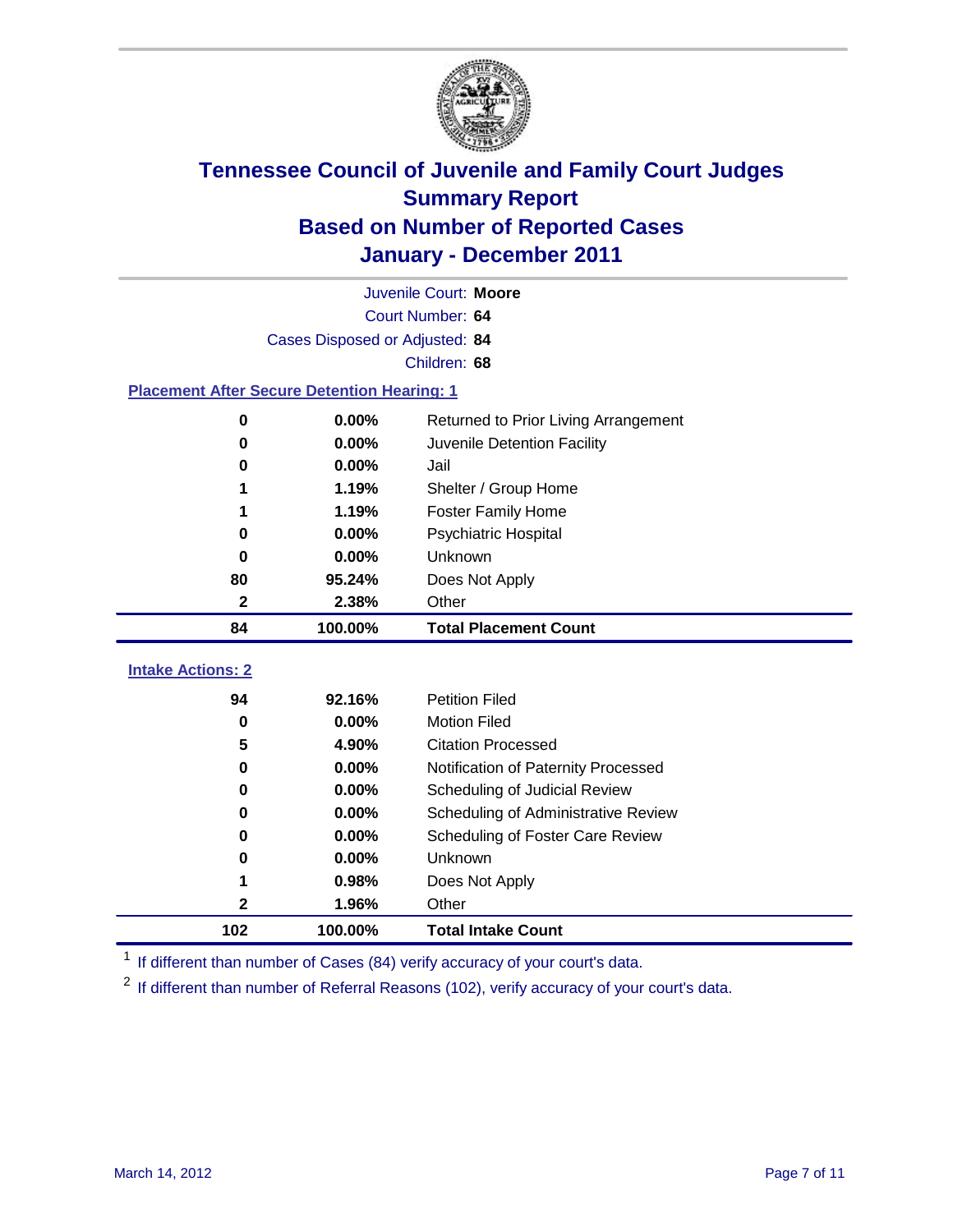

Court Number: **64** Juvenile Court: **Moore** Cases Disposed or Adjusted: **84** Children: **68**

### **Last Grade Completed by Child: 1**

| 5            | 7.35%   | Too Young for School         |
|--------------|---------|------------------------------|
| 0            | 0.00%   | Preschool                    |
| 0            | 0.00%   | Kindergarten                 |
| 0            | 0.00%   | 1st Grade                    |
| 0            | 0.00%   | 2nd Grade                    |
| 0            | 0.00%   | 3rd Grade                    |
| 0            | 0.00%   | 4th Grade                    |
| 0            | 0.00%   | 5th Grade                    |
| 0            | 0.00%   | 6th Grade                    |
| 1            | 1.47%   | 7th Grade                    |
| 5            | 7.35%   | 8th Grade                    |
| $\mathbf{2}$ | 2.94%   | 9th Grade                    |
| 1            | 1.47%   | 10th Grade                   |
| 1            | 1.47%   | 11th Grade                   |
| 0            | 0.00%   | 12th Grade                   |
| 0            | 0.00%   | Non-Graded Special Ed        |
| 0            | 0.00%   | <b>GED</b>                   |
| 0            | 0.00%   | Graduated                    |
| 0            | 0.00%   | <b>Never Attended School</b> |
| 53           | 77.94%  | Unknown                      |
| 0            | 0.00%   | Other                        |
| 68           | 100.00% | <b>Total Child Count</b>     |

| 68                                    | 100.00% | <b>Total Child Count</b> |  |  |
|---------------------------------------|---------|--------------------------|--|--|
| 61                                    | 89.71%  | Unknown                  |  |  |
| 5                                     | 7.35%   | No                       |  |  |
| $\mathbf{2}$                          | 2.94%   | Yes                      |  |  |
| <u>Embreu III opecial Eugeanon. T</u> |         |                          |  |  |

One child could be counted in multiple categories, verify accuracy of your court's data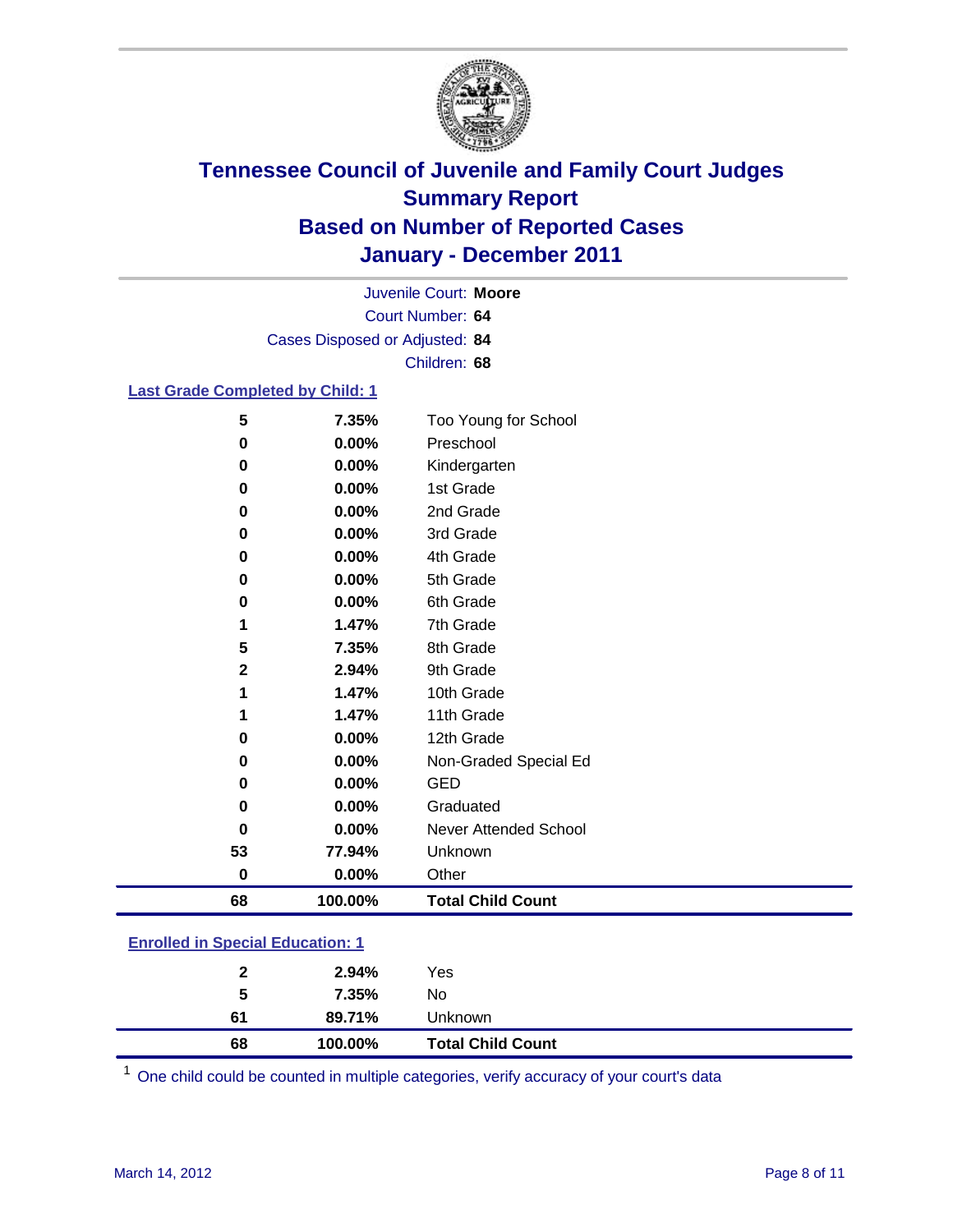

|                              | Juvenile Court: Moore          |                           |  |  |  |
|------------------------------|--------------------------------|---------------------------|--|--|--|
|                              | Court Number: 64               |                           |  |  |  |
|                              | Cases Disposed or Adjusted: 84 |                           |  |  |  |
|                              |                                | Children: 68              |  |  |  |
| <b>Action Executed By: 1</b> |                                |                           |  |  |  |
| 102                          | 100.00%                        | Judge                     |  |  |  |
| 0                            | $0.00\%$                       | Magistrate                |  |  |  |
| $\bf{0}$                     | $0.00\%$                       | <b>YSO</b>                |  |  |  |
| 0                            | 0.00%                          | Other                     |  |  |  |
| 0                            | 0.00%                          | Unknown                   |  |  |  |
| 102                          | 100.00%                        | <b>Total Action Count</b> |  |  |  |

### **Formal / Informal Actions: 1**

| 3   | 2.94%    | Dismissed                                        |
|-----|----------|--------------------------------------------------|
| 0   | $0.00\%$ | Retired / Nolle Prosequi                         |
| 15  | 14.71%   | <b>Complaint Substantiated Delinquent</b>        |
| 0   | $0.00\%$ | <b>Complaint Substantiated Status Offender</b>   |
| 12  | 11.76%   | <b>Complaint Substantiated Dependent/Neglect</b> |
| 0   | $0.00\%$ | <b>Complaint Substantiated Abused</b>            |
| 0   | $0.00\%$ | <b>Complaint Substantiated Mentally III</b>      |
| 4   | 3.92%    | Informal Adjustment                              |
| 0   | $0.00\%$ | <b>Pretrial Diversion</b>                        |
| 0   | $0.00\%$ | <b>Transfer to Adult Court Hearing</b>           |
| 0   | $0.00\%$ | Charges Cleared by Transfer to Adult Court       |
| 0   | $0.00\%$ | Special Proceeding                               |
| 0   | $0.00\%$ | <b>Review Concluded</b>                          |
| 67  | 65.69%   | Case Held Open                                   |
|     | 0.98%    | Other                                            |
| 0   | $0.00\%$ | Unknown                                          |
| 102 | 100.00%  | <b>Total Action Count</b>                        |

<sup>1</sup> If different than number of Referral Reasons (102), verify accuracy of your court's data.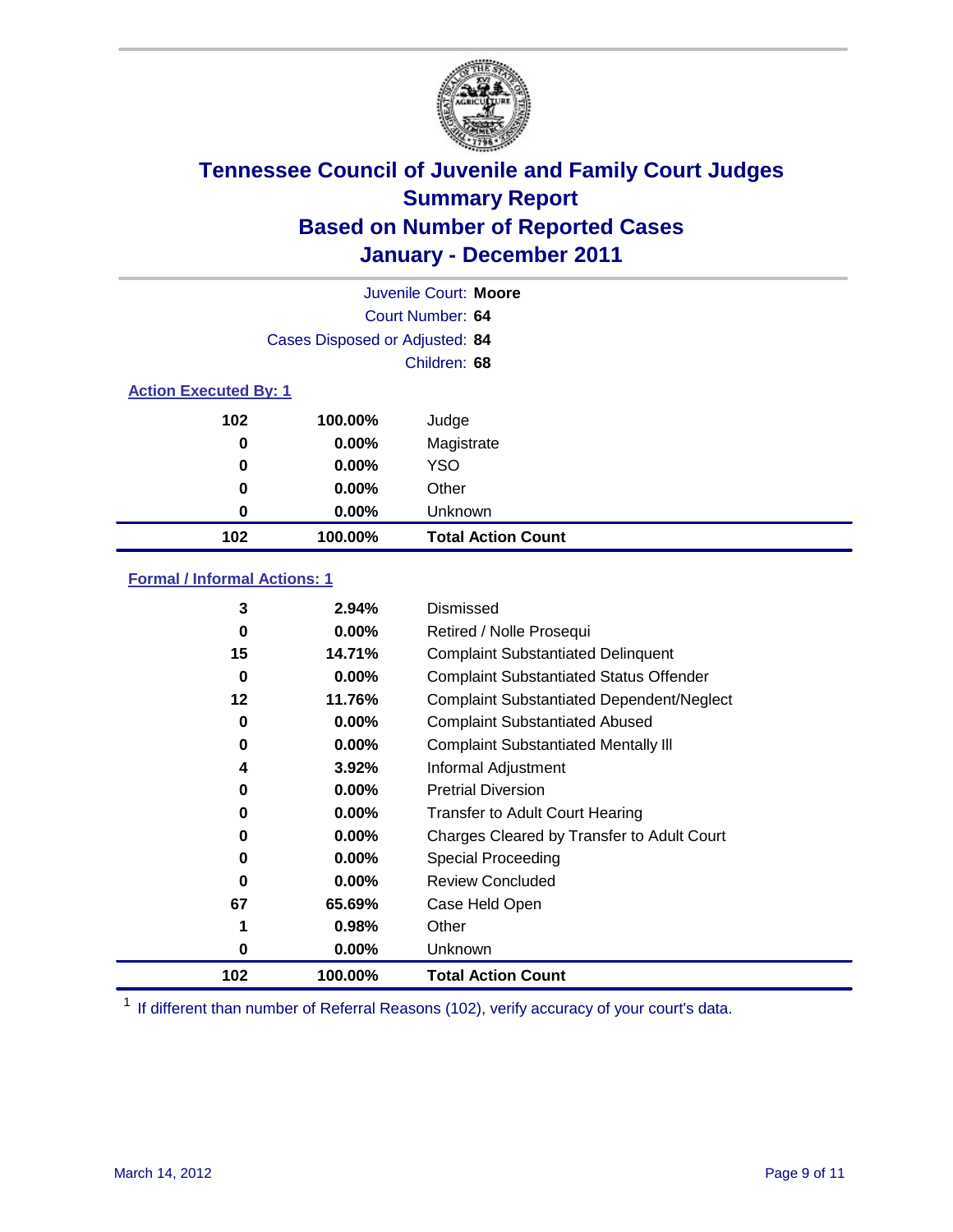

|                       |                                | Juvenile Court: Moore                                 |
|-----------------------|--------------------------------|-------------------------------------------------------|
|                       |                                | Court Number: 64                                      |
|                       | Cases Disposed or Adjusted: 84 |                                                       |
|                       |                                | Children: 68                                          |
| <b>Case Outcomes:</b> |                                | There can be multiple outcomes for one child or case. |
| 4                     | 3.77%                          | <b>Case Dismissed</b>                                 |
| 0                     | 0.00%                          | Case Retired or Nolle Prosequi                        |
| 0                     | 0.00%                          | Warned / Counseled                                    |
| 44                    | 41.51%                         | Held Open For Review                                  |
| 1                     | 0.94%                          | Supervision / Probation to Juvenile Court             |
| 0                     | 0.00%                          | <b>Probation to Parents</b>                           |
| 0                     | 0.00%                          | Referral to Another Entity for Supervision / Service  |
| 0                     | 0.00%                          | Referred for Mental Health Counseling                 |
| 0                     | 0.00%                          | Referred for Alcohol and Drug Counseling              |
| 0                     | 0.00%                          | <b>Referred to Alternative School</b>                 |
| 0                     | 0.00%                          | Referred to Private Child Agency                      |
| 0                     | 0.00%                          | Referred to Defensive Driving School                  |
| 0                     | 0.00%                          | Referred to Alcohol Safety School                     |
| 0                     | 0.00%                          | Referred to Juvenile Court Education-Based Program    |
| 2                     | 1.89%                          | Driver's License Held Informally                      |
| 0                     | 0.00%                          | <b>Voluntary Placement with DMHMR</b>                 |
| 0                     | 0.00%                          | <b>Private Mental Health Placement</b>                |
| 0                     | 0.00%                          | <b>Private MR Placement</b>                           |
| 0                     | 0.00%                          | Placement with City/County Agency/Facility            |
| 0                     | 0.00%                          | Placement with Relative / Other Individual            |
| 1                     | 0.94%                          | Fine                                                  |
| 21                    | 19.81%                         | <b>Public Service</b>                                 |
| 0                     | 0.00%                          | Restitution                                           |
| 0                     | 0.00%                          | <b>Runaway Returned</b>                               |
| 2                     | 1.89%                          | No Contact Order                                      |
| 0                     | 0.00%                          | Injunction Other than No Contact Order                |
| $\mathbf 2$           | 1.89%                          | <b>House Arrest</b>                                   |
| 0                     | 0.00%                          | <b>Court Defined Curfew</b>                           |
| 0                     | 0.00%                          | Dismissed from Informal Adjustment                    |
| 0                     | 0.00%                          | <b>Dismissed from Pretrial Diversion</b>              |
| 0                     | 0.00%                          | Released from Probation                               |
| 0                     | 0.00%                          | <b>Transferred to Adult Court</b>                     |
| 0                     | $0.00\%$                       | <b>DMHMR Involuntary Commitment</b>                   |